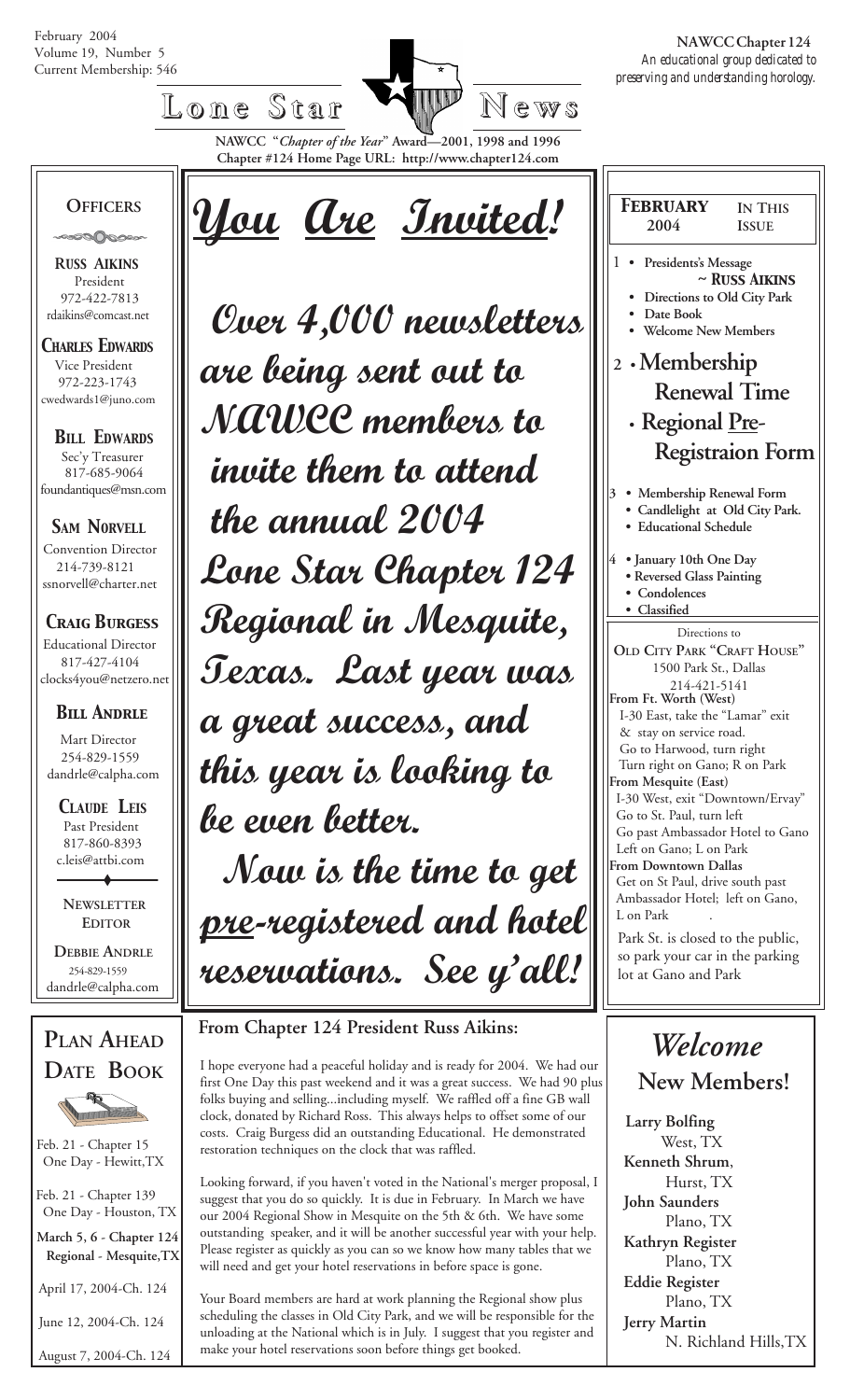## *IT''S MEMBERSHIP RENEWAL TIME!!!!*

The Chapter Membership Year is the same as the Calendar Year. Since we are approaching the beginning of 2004, it is time to check the status of your membership. To do that, check the top line on the mailing label on the outside of the newsletter. If it says "Exp 12/2003," then your membership has expired, and you need to renew. If it says anything else, your membership is current for 2004. The membership fee is \$10 per year for 1 to 5 years.

Your prompt cooperation in this renewal process helps save the Chapter postage and mailing expenses. Please do it now.

## **Don't Forget Upcoming Events:**

Chapter 15's One Day in Hewitt, Tx is on **February 21, 2004**, and Chapter 139's One Day in Houston is also on **February 21, 2004**. Looking ahead: the National is **June 30-July 4**.

## **2004 LONE STAR REGIONAL** *Friday* **March 5th and** *Saturda***y March 6th Mesquite Convention Center**

1700 Rodeo Drive - Mesquite, Texas

**Hosted by Lone Star Chapter #124**

 **Co-Hosted by:** Southwestern Chapter #15 Five State Collectors Chapter #80 San Jacinto Chapter #139

#### **Regional Highlights:**

BIGGEST Mart in Texas! Over 30,000 Square Feet, Outstanding lighting, Full 8 Foot X 2 1/2 Foot Mart Tables, 24 hour Professional Security, Free RV Parking (no hookup). Outstanding Educationals and Workshops with **Nick Bonura** speaking on **"Iron to Brass to Steel - The Transition from Weight to Brass To Steel Springs."** Same Fees as 2003! Lots of Silent Auctions!

#### **Mesquite Hotel/Motels:**

Mention NAWCC for Special Rates

\*Hampton Inn (on site) - - 1 800-HAMPTON (special rate by Feb 6) \$69 single \$79 double & \$89 suite. . . CALL BEFORE FEB 6! \*Holliday Inn Express - - - 1(972)288-9900 (no special rate) 0.2 miles away \*Super 8 Motel - - - - - - - - 1(972)289-5481 (no special rate) 0.4 miles away \*Spanish Trails Inn - - - - - 1(972)226-9800 (no special rate) 0.8 miles away \*Marriott/Courtyard - - - - 1(972)681-3300 (no special rate) 4.0 miles away ✃

#### **REGIONAL AGENDA Friday March 5, 2004**

 8:00. . .Unloading and Setup Preregistration badge allow setup prior to registration 8:00. . .Registration

10:00. . .Mart and Exhibits Open 8:00. . .Mart and Exhibits Close

#### **Saturday March 6, 2004**

#### 7:00. . .Breakfast - (**Pre-registration Only**)

- 8:00. . .Registration
- 8:30. . .Mart and Exhibit Opens
- 3:00. . .Mart and Exhibit Closes
- 3:30. . .SECURITY ENDS

**For more information check our website: www.chapter124.com**

## \* \* \* *PRE* **-REGISTER NOW AND** *SAVE!* \* \* \*

 **Registration \$25.00 at the door**

 **For more information call Gene Meysenburg at 214-328-1984 or email at gm1000@prodigy.net**

Tables reserved in groups must be received in one envelope. All Pre-Registration received by Wednesday, February 18th, 2004 will be confirmed by mail and **Refunds will be grnted up to March 4th**. Tables must be set up and displayed in the Mart. Only Horological items may be Bought/Sold in Mart. No Pets allowed in Mart except for guide dogs with visually impaired persons. Only Members of NAWCC, their spouse and their children under 18 will be admitted to the Mart. NAWCC, Members and Officers are not responsible for any

loss,damage, injury or tort during this Regional. **NAWCC Regional Convention Rules Will Govern.**

**(PLEASE BLOCK PRINT ALL ENTRIES. FOR ADDITIONAL SPACE, USE SEPARATE SHEET)**

| ADDRESS                                                                                            | $CITY$ $ST$ ZIP |                                      |                                                                                                               |
|----------------------------------------------------------------------------------------------------|-----------------|--------------------------------------|---------------------------------------------------------------------------------------------------------------|
|                                                                                                    | Member          | Spouse (or children)                 |                                                                                                               |
| Mart Admission for NAWCC Members or Spouse for Pre-Registration _____________@\$20.00 ea _________ | <b>QUANTITY</b> | <b>PRICE</b>                         | <b>TOTAL</b>                                                                                                  |
| Mart Admission for Members Children under age 18 admitted free ______________ - FREE - ___________ |                 |                                      |                                                                                                               |
|                                                                                                    |                 |                                      |                                                                                                               |
|                                                                                                    |                 | Check No.                            | $Total =$                                                                                                     |
| Need Electrical Outlet ____________ Check for Yes                                                  |                 | Payment in US Currency or Check Only |                                                                                                               |
| Tables needing electricity can only be around the wall                                             |                 |                                      | Make Checks Payable to "LONE STAR CHAPTER 124": Mail to Gene<br>Meysenburg, 11028 Creekmere, Dallas, Tx 75218 |

 $-$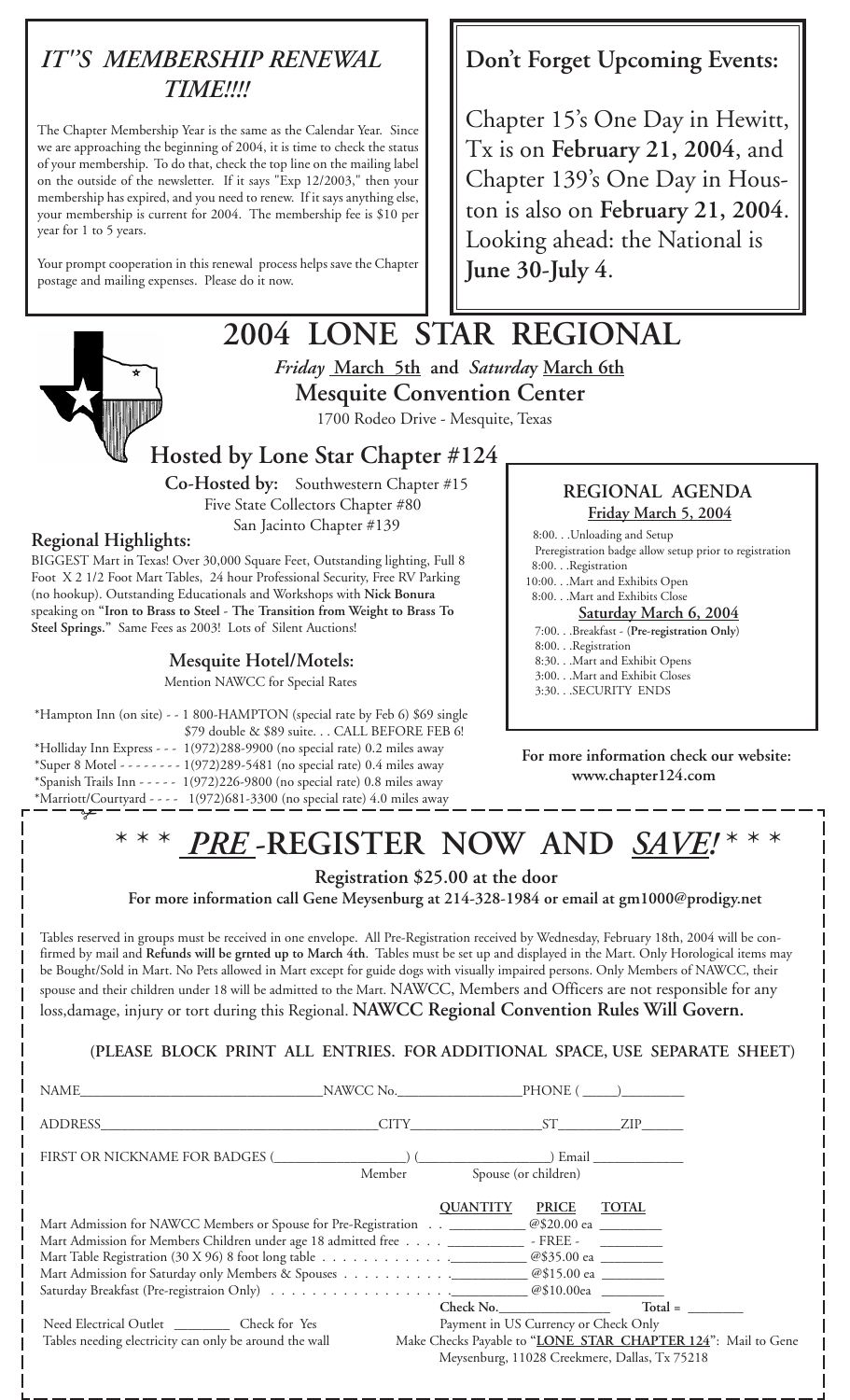| APPLICATION/RENEWAL for LONE STAR CHAPTER 124, NAWCC<br>An educational group dedicated to preserving and understanding horology.                                              |                                                                                                                                                                                                                                               |  |  |  |  |  |  |
|-------------------------------------------------------------------------------------------------------------------------------------------------------------------------------|-----------------------------------------------------------------------------------------------------------------------------------------------------------------------------------------------------------------------------------------------|--|--|--|--|--|--|
| Complete & send with applicable check made payable to LONE STAR CHAPTER #124<br>to GENE MEYSENBURG GM1000@PRODIGY.NET, 11028 Creekmere, Dallas TX 75218 □ Renew my membership | $\Box$ New #124 Member<br>Dues are \$10 per year.<br>yrs $\oslash$ \$10 =<br>Join/renew for 1 - 5 years<br>Check appropriate box:                                                                                                             |  |  |  |  |  |  |
| Please PRINT:                                                                                                                                                                 | To join Chapter #124, you must be an NAWCC member, or have applied for NAWCC<br>membership. Have you applied for National membership, but haven't gotten a member-<br>ship number? Check here __, [Date of your application/check to National |  |  |  |  |  |  |
| Mr Mrs Miss Ms (Please check appropriate blank.)                                                                                                                              |                                                                                                                                                                                                                                               |  |  |  |  |  |  |
|                                                                                                                                                                               | $NAME \_\_$                                                                                                                                                                                                                                   |  |  |  |  |  |  |
|                                                                                                                                                                               |                                                                                                                                                                                                                                               |  |  |  |  |  |  |
|                                                                                                                                                                               |                                                                                                                                                                                                                                               |  |  |  |  |  |  |
| E-Mail:                                                                                                                                                                       |                                                                                                                                                                                                                                               |  |  |  |  |  |  |
|                                                                                                                                                                               |                                                                                                                                                                                                                                               |  |  |  |  |  |  |
|                                                                                                                                                                               | 02/04                                                                                                                                                                                                                                         |  |  |  |  |  |  |



Phil Gregory laid out an arrangement of railroad watches for the public to view. He made cards describing the indivual watches so that people could learn more about them. President Russ Aikins looks busy in the background.

### **Candlelight at Old City Park**

On December 12, 13 &14 Chapter 124 presented an exhibit in the railroad depot at Old City Park. The exhibit included presentations with maps and photos illustrating the role of railroads in the growth of Dallas from 1873 to 1934 and a explanation of the way in which the railroads created the standard time zones in the U S in 1883.

Incorporated around these exhibits were several railroad clocks and watches and a discussion of Chapter 124 programs and membership. A brochure was furnished identifing all the clocks in the buildings at Old City Park and included contact information for Chapter 124. It is estimated that over 3,000 peopls attended the evening events.

The three day event was supported on alternate days by Phil Gregory, Chuck Edwards, Bill Edwards, Russ Aikins, Bill Andrle, Gary Mowery and Sam Norvell.



Vice President Chuck Edwards is another faithful volunteer at Old City Park events. He really got into the spirit by dressing like a railroad man. Here he is checking railroad time.

## *Upcoming Education Classes Upcoming Education Classes*

 **Check Chapter 124 Website @ www. chapter124.com for Any Changes or Updates**

#### **CLASS DATE COST INSTRUCTOR**

The Reversed Glass Painting class had Carolyn Hollien, Ronald Hollien, Julia Kuhn, Larry Grubb, Gerald Greener and Gary Mowery. Examples of combining transfer painting and stenciling were done to creat the picture of a decal for clocks from 1860 to 1880. Carolyn spoiled the class with chocolate cookies. Taught by Phil Gregory.

| <b>Dial Painting Class</b>     | Feb. 7, 8 & 21,22     | \$50.00 | Call Phil Gregory @ 972-717-4021  |
|--------------------------------|-----------------------|---------|-----------------------------------|
| Micro Lathe I                  | Feb. 28               | \$25.00 | Call Russ Aikins @ 972-422-7813   |
| <b>Case Restoration</b>        | April 24, 25          | \$25.00 | Call Craig Burgess @ 817-427-4104 |
| Pocket Watch Repair            | May $1, 2$            | \$25.00 | Call Craig Burgess @ 817-427-4104 |
| Kitchen Clock Repair 100       | May 15,16 & 24,25     | \$50.00 | Call Phil Ball @ 972-889-9338     |
| Weight Driven Clock Repair 400 | July 10, 11 & $17,18$ | \$50.00 | Call Fred Tischler @ 972-612-0712 |
|                                |                       |         |                                   |

Kitchen Clock Repair 100 has plenty of openings. Great opportunity to get started on these classes.

*Remember: Classes are open to the public. Anyone may participate. Bring a friend!*